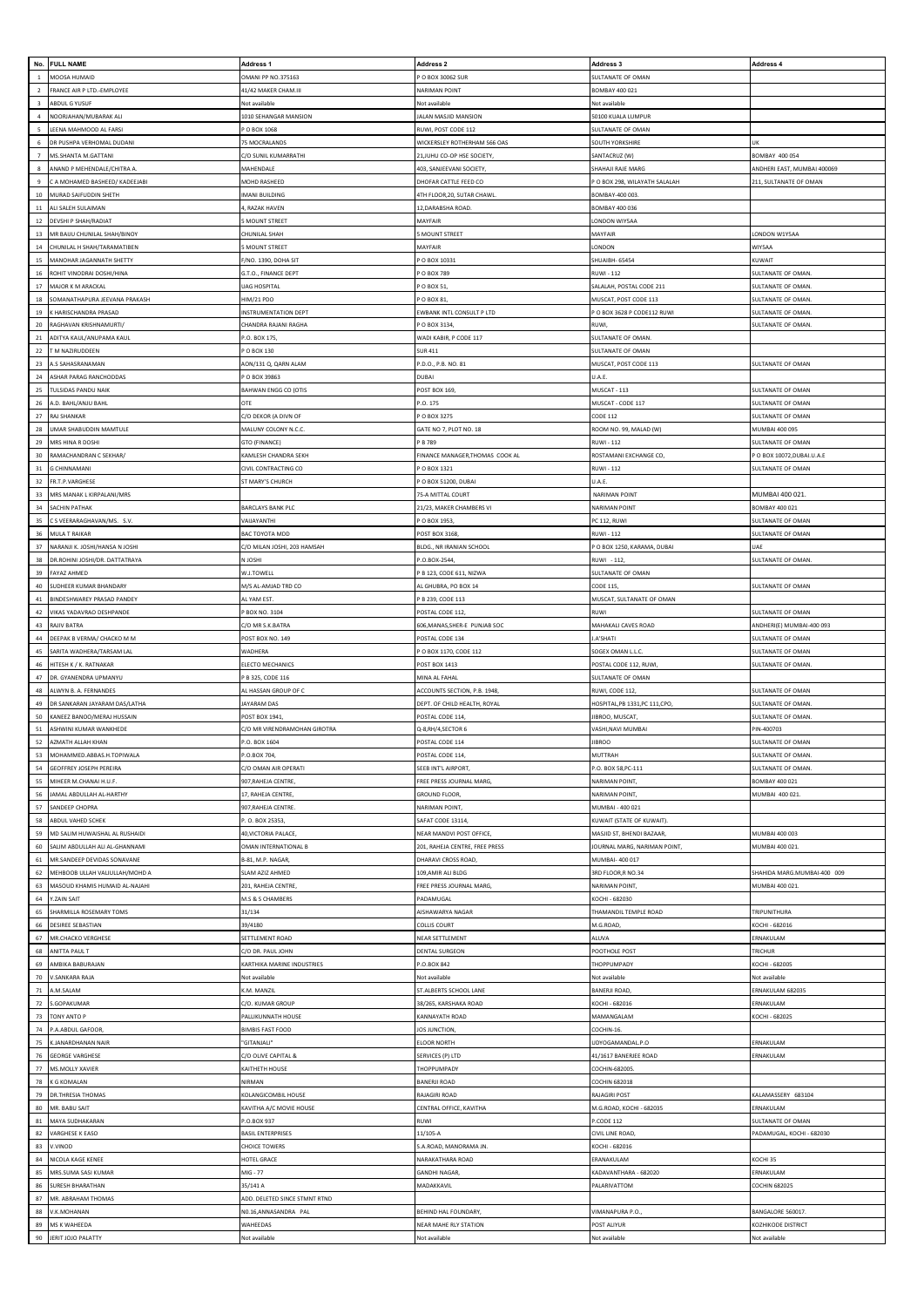| 91       | MIN. BASIL BABU PAUL                                                | P.O.BOX 5658                                         | AFAT - PIN 13057                    | KUWAIT                                         |                                     |
|----------|---------------------------------------------------------------------|------------------------------------------------------|-------------------------------------|------------------------------------------------|-------------------------------------|
|          | A.SAIT                                                              |                                                      |                                     |                                                |                                     |
| 92<br>93 | NIMMY SHERIEF                                                       | APT.NO.CB 72,<br>LAFEMME                             | RIVIERA RETREAT<br>THEKKEMADOM ROAD | HEVARA WATER FRONT<br><b>HRISSUR</b>           | COCHIN 682013                       |
|          |                                                                     |                                                      |                                     |                                                |                                     |
| 94       | SHEELA.L.THOMAS,                                                    | <b>6 D, TRANS AVENUE APARTMENTS</b>                  | KAKANADU, MAVELIPURAM,              | COCHIN                                         |                                     |
| 95       | THOMAS ANTONY & SUMA ANTONY                                         | POST BOX 3917                                        | RUWI, PIN CODE-112,                 | SULTANATE OF OMAN.                             |                                     |
| 96       | DR.VARKEY CHERIAN                                                   | P.O.BOX 2144                                         | .CODE 111                           | CPO, SEEB                                      | SULTANATE OF OMAN                   |
| 97       | <b>HRIKUMAR NAIR</b>                                                | P.O.BOX 297                                          | SALALLAH                            | CODE 211                                       | SULTANATE OF OMAN                   |
| 98       | MAJEED ABDULLA & BUSHARA K A                                        | P.O. BOX 1829                                        | P.CODE 112                          | RUWI                                           | <b>SULTANATE OF OMAN</b>            |
| 99       | <b>DR.MATHEW KUNCHERIA</b>                                          | ROYAL HOSPITAL                                       | P.O.BOX 1331                        | CODE 111, SEEB CPO,                            | SULTANATE OF OMAN                   |
| 100      | P.A. HARICHANDRAN                                                   | P.O. BOX 42485                                       | ABU DHABI                           | UNITED ARAB EMIRATES                           |                                     |
| 101      | DR.LESLIE MATHEW                                                    | 3272 KELLINGSWORTH WAY                               | DUBLIN OHIO 43017                   | JSA                                            | TEL::614-763-0560                   |
| 102      | DEVADAS RUBY R & GR                                                 | .O.BOX 107                                           | CODE 611,                           | NIZWA                                          | <b>SULTANATE OF OMAN</b>            |
| 103      | <b>SUNNY RAPHEL</b>                                                 | PULLICKAL HOUSE                                      | KAVALAM P.O                         | WEST KUNNUMMA                                  | <b>ALAPPUZHA DIST</b>               |
| 104      | (R.DASAN                                                            | OMAN ENGG & CONT.                                    | P.O.BOX.3060,                       | .CODE.112, RUWI                                | SULTANATE OF OMAN.                  |
| 105      | ABRAHAM T THARAKKAN/RACHAEL A                                       | P.O.BOX 143                                          | P.CODE 114                          | MUTTHRA                                        | SULTANATE OF OMAN                   |
| 106      | EZUTOHRA KUNIYIL NANU                                               | P O BOX 788                                          | $C$ 121                             | EEB                                            | <b>SULTANATE OF OMAN</b>            |
| 107      | MR.SANTHOSH JOHN                                                    | AL AHMED SULAIMANY TRAD.                             | 0.80X 81, P.C 113                   | <b>MUSCAT</b>                                  | <b>SULTANATE OF OMAN</b>            |
| 108      | CJOSEPH BABU                                                        | AL GASIM LLC                                         | P.O.BOX 191, MUSCAT                 | P.CODE 113                                     | SULTANATE OF OMAN                   |
| 109      | ONIFACE V G                                                         | 105 DEBBIE STREET                                    | <b>STATEN ISLAND</b>                | <b>NEW YORK 10314</b>                          | <b>JSA</b>                          |
| 110      | <b>SUJIT MATHEW</b>                                                 | BAHWAN ENGINEERING CO. LLC                           | P.O.BOX 703                         | $C$ 112                                        | SULTANATE OF OMAN                   |
| 111      | ARAKKAL BABU JACOB                                                  | P.O.BOX 1770                                         | L.P.0                               | CODE 111                                       | <b>SULTANATE OF OMAN</b>            |
| 112      | REEDHARAN SUROMI                                                    | PO BOX NO 19                                         | POST CODE 314                       | L-MELANDHA                                     | SULTANATE OF OMAN                   |
| 113      | K K ABDUL AZEEZ                                                     | <b>AL-WAFA TRADING ESTA</b>                          | P.O.BOX 23996                       | EDDAH-21436                                    | SAUDI ARABIA                        |
| 114      |                                                                     |                                                      | AL-KHUWAIR                          | SULTANATE OF OMAN.                             |                                     |
|          | (OTHANETH LAKSHMI GOPAL,                                            | PB 496, CODE 133,                                    |                                     |                                                |                                     |
| 115      | DILEEP.P/SREEDEVI DILEEP NAIR,                                      | SYSTEMS EXECUTIVE CS                                 | P.O.BOX 880, CODE 112,              | <b>RUWI</b>                                    | <b>SULTANATE OF OMAN</b>            |
| 116      | SYMA RAMACHANDRAN                                                   | P.O.BOX 1219                                         | MUTTRAH                             | CODE 114                                       | <b>SULTANATE OF OMAN</b>            |
| 117      | HANDRABOSE B/SWAPNA C BOSE                                          | C/O ABU GAITH ENT.                                   | .O.BOX 555,NIZWA                    | CODE 611                                       | SULTANATE OF OMAN                   |
| 118      | SHIRLEY VIJAY VARGHESE                                              | <b>VIJAY VARGHESE</b>                                | P O BOX 3817, P.C. NO.112           | RUWI                                           | <b>SULTANATE OF OMAN</b>            |
| 119      | DR M KAMALAKAR SHETTY                                               | HIG HOUSE NO. 478,                                   | V MAIN, 'SUDHA'                     | RMV-2ND STAGE,                                 | BANGALORE 560094                    |
| 120      | MRS NIRMALA / NARENDRA JAIN                                         | BUNGLOW NO.2.                                        | VAIKUNTH CHS LTD;                   | SINDHI SOCIETY; CHEMBUR;                       | MUMBAI - 400 071.                   |
| 121      | AAL-E-ALI/SHAMS TALAT HUSSAIN                                       | 101 THE BOULEVARDE                                   | WILEY PARK (NSW) 2195               | SYDNEY, AUSTRALIA                              |                                     |
| 122      | ASHOK DAWRA/BINDIYA DAWRA                                           | DILFIELDS SUPPLY CEN                                 | <b>B 2855</b>                       | <b>RUWI - 112</b>                              | SULTANATE OF OMAN                   |
| 123      | CHELIAH NADAR SAMUEL JEYAKUMAR                                      | WIMPEY ALLAW                                         | P O BOX 1436                        | RUWI - 112                                     | <b>SULTANATE OF OMAN</b>            |
| 124      | DR. VANDANA DASHORA                                                 | C/O DR. UMESH DASHOR                                 | BRI HOSPITAL, P. O. BOX 46,         | . CODE 516,                                    | <b>SULTANATE OF OMAN</b>            |
| 125      | SHRIKANT HIRALAL MODI/KASHMIRA                                      | K RAY DEPT, ROYAL HO                                 | P O BOX 1331, CPO                   | SEEB AIRPORT, POST CODE 111                    | SULTANATE OF OMAN                   |
| 126      | RAVINDRA S /TILOTHAMA R SHETTY                                      | MUTTRAH COLD STORES                                  | <b>POST BOX 1158</b>                | POST CODE 112 - RUWI                           | <b>SULTANATE OF OMAN</b>            |
| 127      | M B SREEKUMAR                                                       | TARGET L L C                                         | OST BOX 574                         | RUWI CODE 112                                  | <b>SULTANATE OF OMAN</b>            |
|          |                                                                     |                                                      |                                     |                                                |                                     |
| 128      | KALVANDALA BALAMURALI KRISHNAN                                      | 14, JAGANATHAN COLON                                 | MANGALAM ROAD, TIRUPUR-638604       | TAMILNADU                                      | TEL INDIA-0091-421-740144/145       |
| 129      | DWIN FERNANDES/FELICIA                                              | YOUSEF ZIDJALI ENTERPRISES                           | P O BOX-1389                        | MUTTRAH- 112, RUWI                             | <b>SULTANATE OF OMAN</b>            |
| 130      | REVATHY SURESH/M V SURESH                                           | P.O. BOX 120,                                        | POSTAL CODE 124,                    | RUSAYL                                         | SULTANATE OF OMAN                   |
| 131      | . RAVISANKAR                                                        | 507, 'KESHAVA'                                       | BANDRA-KURLA COMPLEX                | BANDRA (E)                                     | BOMBAY - 400 086                    |
| 132      | <b>IARSH VARDHAN BALI/ARCHANA</b>                                   | P B 980                                              | RUWI - 112                          | ULTANATE OF OMAN                               |                                     |
| 133      | SHIRISH CHANDRAKANT BALEKUNDRE                                      | BLDG 7, BLK 4                                        | DEVADAYA NAGAR                      | K GRAM - THANE                                 | MAHARASHTRA 400 606                 |
| 134      | RANCIS D'S                                                          | TOYOTA                                               | P B 25                              | $5UR - 411$                                    | SULTANATE OF OMAN                   |
| 135      | ASISH KUMAR HALDER                                                  | FLAT NO 401,C WING                                   | GOKUL REGENCY II,                   | THAKUR COMPLEX KANDIVILI EAST                  | BOMBAY 400 101                      |
| 136      | DASIKA VENKATA SATYA RAMA/MRS                                       | D.RADHA KAMESWARI                                    | ABS SERVICES INC., PO BOX 24860     | UIT 601/2, AL JAHARA BLDG                      | KHALID BIN AL WALEED ST, DUBAI      |
| 137      | DR MAHESH H MISTRY                                                  | SKIN DEPT. TANAM CEN                                 | BRI P CODE 511                      | O BOX 3                                        | SULTANATE OF OMAN                   |
| 138      | SHAILIA SINGH                                                       | C/O ARUN SINGH - TDE                                 | P D O - P B NO. 81                  | CODE 113                                       | SULTANATE OF OMAN                   |
| 139      | CONRAD LIGORY FURTADO                                               | POST BOX 371                                         | POST CODE 114                       | MUTTRAH                                        | SULTANATE OF OMAN                   |
| 140      | ROGER I M DSILVA/AZILIA                                             | <b>GLOBAL BLDG &amp; CONSTRUCTION LLC</b>            | <b>AWHARAT AL SHATTI</b>            | PB 24,P C 134                                  | SULTANATE OF OMAN                   |
| 141      | K S BHARDWAJ/S K BHARDWAJ                                           | PO BOX NO. 30072                                     | DUBAI                               | UNITED ARAB EMIRATES                           |                                     |
| 142      | BEENA SUBASHCHANDRAN                                                | POST BOX 2523                                        | <b>RUWI 112</b>                     | SULTANATE OF OMAN                              |                                     |
| 143      | ANNIE JANET MORAIS/MARCUS                                           | <b>JULIAN MORIAS</b>                                 | P BOX 118750, DUBAI                 | LIAF                                           |                                     |
|          | 144 CHIMENE KOTIAN                                                  | <b><i>GLEITH HILL ROAD</i></b>                       | UNIT #45, NORTH YORK                | ONTARIO, M2J1Z2                                | CANADA                              |
|          |                                                                     |                                                      | HIKARIGAOKA                         |                                                |                                     |
|          | 145 SONAIMUTHU M                                                    | 405, 2-10-2,                                         |                                     | NERIMA-KU,TOKYO                                | TOKYO-179 0072, JAPAN               |
| 146      | RAJEEV KUMAR K                                                      | VICE PRESIDENT & HEAD PREPAID                        | PRODUCTS MIDDLE EAST & AFRICA       | <b>SULDG4,2ND FLOOR,DUBAIINTERNET</b>          | CITY PO BOX 500003 DUBAI UAE        |
| 147      | C.O. THOMAS                                                         | P.O. BOX 2948                                        | <b>RUWI 112</b>                     | <b>JULTANATE OF OMAN</b>                       |                                     |
| 148      | P.A. HARICHANDRAN                                                   | P.O. BOX 42485                                       | ABU DHABI                           | UNITED ARAB EMIRATES                           |                                     |
| 149      | SUNIL GORDHANDAS TALREJA                                            | CONCEPTS LLC                                         | P B 1860                            | CODE 112, RUWI                                 | SULTANATE OF OMAN                   |
| 150      | KHALIL MUNAWAR KHAN/SHAKILA                                         | KHALIL KHAN / GENERAL                                | ALHAYAT FURNITURE TRADING LLC       | .O.BOX-85235,                                  | DUBAI, UAE                          |
| 151      | MANDANADU VENKATESWARLU                                             | MANAGER QUALITY ASSU                                 | AL HASSAN TRDG & CONT. CO LLC       | O BOX NO.1948 - RUWI 112                       | <b>SULTANATE OF OMAN</b>            |
| 152      | ALITKUMAR D JOSHI/REKHABEN L                                        | <b>IOSHI</b>                                         | RASHAD RESTAURANT, P O BOX 799      | SEEB, POST CODE 121                            | SULTANATE OF OMAN                   |
| 153      | GEEVARUGHESE M DANIEL/DEENAMMA                                      | <b>G DANIEL</b>                                      | 31, BLUENOSE CRESCENT,              | SCARBOROUGH, ONTARIO M1C 4R8,                  | 1416 2920221<br>CANADA.             |
| 154      | VARENDRAKUMAR JAYANTILAL                                            | PAREKH/ URVASHI N                                    | MUSCAT PHARMACY                     | P O BOX 438, P CODE 113                        | MUSCAT, SULTANATE OF OMAN           |
| 155      | ANII KUMAR LAXMAN RHAT                                              | C/O SSB/ITP                                          | PO BOX 169                          | POST CODE 113, MUSCAT                          | SULTANATE OF OMAN                   |
| 156      | EDAKUDI SWAMINATHAN SATHYANARA                                      | YANAN                                                | P O BOX 1038, P CODE 114            | SULTANATE OF OMAN                              |                                     |
| 157      |                                                                     |                                                      |                                     |                                                |                                     |
| 158      | ANGELO MANUEL ALPHONSO                                              | AL FAIRUZ TDG & CONT                                 | B 330                               | MUSCAT - 113                                   | <b>SULTANATE OF OMAN</b>            |
|          | MOHAMMED ALL TANWAR                                                 | PO BOX 1993                                          | MUTTRAH - 114                       | <b>SULTANATE OF OMAN</b>                       |                                     |
| 159      | OLIVER E MENEZES                                                    | PDO (AOR/115 F)                                      | P O BOX 81                          | MUSCAT, P CODE 113                             | SULTANATE OF OMAN                   |
| 160      | NINJU KHATRI                                                        | P BOX 1321                                           | RUWI, P CODE 112                    | SULTANATE OF OMAN                              |                                     |
| 161      | THAYIL JOSEPH JOSEPH                                                | 202, VIMAL PALACE                                    | CHANAKYA CHOWK                      | <b>VIRAT NAGAR</b>                             | <b>/IRAR WEST, THANE DIST</b>       |
|          |                                                                     |                                                      |                                     |                                                |                                     |
| 162      | SHYAM KALYANDAS UBRANI/JAGDISH                                      | SEWHANI                                              | <b>ABHISHEK COLONY</b>              | RACE COURSE                                    | /ADODARA - 390003                   |
| 163      | AHMED KAMAL                                                         | P O BOX 810                                          | SALALAH - 211                       | SULTANATE OF OMAN                              |                                     |
| 164      | KANTILAL BHIKHABHAI PAREGHI                                         | MUNA NOOR INC                                        | P O BOX 1598                        | IBROO - 114                                    | SULTANATE OF OMAN                   |
| 165      | JOSEPH ROACHE                                                       | TCT/41L, LEKHWAIR TE                                 | P D O LLC,                          | POBOX 81, MUSCAT                               | SULTANATE OF OMAN                   |
| 166      | SANJIV SARIN/VANDANA SARIN                                          | P B 84                                               | MUSCAT - 113                        | <b>ULTANATE OF OMAN</b>                        |                                     |
| 167      | PORUTHIYIL SUBHASH CHANDRA                                          | <b><i>OMAN AVIATION SERVIC</i></b>                   | P B 34                              | EEB AIRPORT, POST CODE 111                     | SULTANATE OF OMAN                   |
| 168      | JUDE SAVIO CARVALHO                                                 | AL DIYAR TRADING EST.                                | POST BOX 181                        | MADINAT QABOOS, P.C 115,                       | SULTANATE OF OMAN                   |
| 169      | VENKATARAMANUJAM                                                    | POBOX <sub>5</sub>                                   | KHASAB - 811                        | SULTANATE OF OMAN                              |                                     |
| 170      | THOMAS DAVID CHEERAN                                                | POST BOX 582                                         | POSTAL CODE 114                     | <b>JIBROO</b>                                  | SULTANATE OF OMAN                   |
| 171      | RUKHSANA AMIN AL SAIYID                                             | P O BOX 3428                                         | RUWI - 112                          | <b>JULTANATE OF OMAN</b>                       |                                     |
| 172      | NOTTUTH UNNIKRISHNAN                                                | P B 1662                                             | RUWI - 112                          | ULTANATE OF OMAN                               |                                     |
| 173      | P P SREEDHARAN                                                      | P O BOX 44                                           | RUSTAQ - 318                        | SULTANATE OF OMAN                              |                                     |
| 174      | KALYANASUNDARAM/LATA MOHAN                                          | 46, LEGACY LANE,                                     | <b>BRAMPTON</b>                     | ONTARIO, L6X 4T6                               | CANADA                              |
| 175      | MIRZA ZAHEER BAIG/SADIA R.BAIG                                      | K.F.U.P.M.                                           | BOX NO. 794                         | DHAHRAN - 31261                                | <b>SAUDI ARABIA</b>                 |
| 176      | PRAGNESH V UDESHI/RASHMI                                            | B-1102, GOVIND COMPLEX,                              | M G COMPLEX, SECTOR 14              | VASHI, NAVI MUMBAI-400703.                     | MAHARASHTRA                         |
| 177      | /EERABOMMA MAHESH CHANDRA                                           | <b>GUPTA</b>                                         | O BOX 2777                          | RUWI - 112                                     | <b>SULTANATE OF OMAN</b>            |
| 178      | DR GOVINDAPILLAI PREMACHANDRAN                                      |                                                      |                                     |                                                |                                     |
|          |                                                                     | LEKSHMIDEVI KUNJAMMA                                 | DEPT OF ORTHOPAEDICS,               | SULTAN QABOOS HOSPITAL, P B 98                 | SALALAH - 211, S OF OMAN            |
| 179      | MADHAVA MENON PYARIMOHAN                                            | CREDIT SUISSE FIRST                                  | 14TH FLOOR, 3 EXCHANGE SQUARE,      | HONGKONG.                                      |                                     |
| 180      | ASHOK GYANCHAND ABHICHANDANI/<br>181 KANAKSI GOKALDAS KHIMJI/PANKAJ | PUSHPA ASHOK ABHICHA<br>K KHIMJI/NAILESH K/KALPANA K | P B 1098<br>92/93 NCPA APARTMENT,   | <b>RUWI - 112</b><br>D TATA ROAD, NARIMAN ROAD | SULTANATE OF OMAN<br>MUMBAI 400 021 |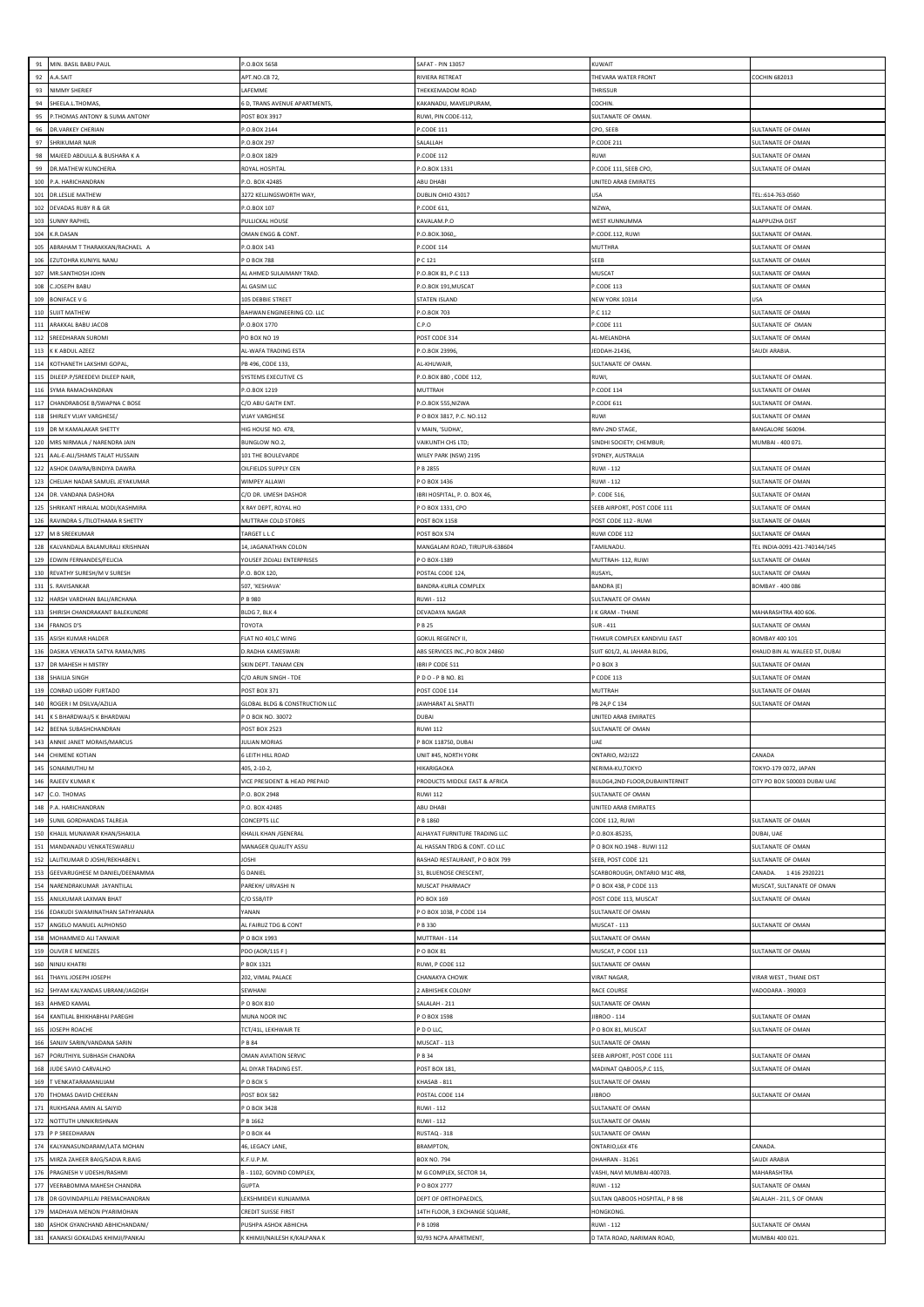| 182        | RATHINAVELU PANCHATCHARAM                           | P B 1203                                        | MUTTRAH - 114                                         | SULTANATE OF OMAN                             |                                                  |
|------------|-----------------------------------------------------|-------------------------------------------------|-------------------------------------------------------|-----------------------------------------------|--------------------------------------------------|
| 183        | SYED SALIM KAMAL SYED                               | POST BOX NO. 94                                 | POSTAL CODE 130                                       | AL ATHAIBAH                                   | SULTANATE OF OMAN                                |
| 184        | KUZAMANACKAL T VARUGHESE/ LAL                       | VARUGHESE                                       | O BOX 3978, P CODE 112                                | RUWI, MUSCAT                                  | SULTANATE OF OMAN                                |
| 185        | VALATHARA SUBRAMANIAN DADU                          | P B 594                                         | $5UR - 411$                                           | SULTANATE OF OMAN                             |                                                  |
| 186        | SANTOS MAX DMELLO                                   | C/O OFE/3F                                      | P.D.O, FAHUD,                                         | POST BOX 81, POSTAL CODE 113                  | MUSCAT, SULTANATE OF OMAN.                       |
| 187<br>188 | A RAJAGOPAL KARUNAN<br>SYED SALIM KAMAL SYED        | AYYAPPATH MULANGIL<br>POST BOX NO. 94           | ALLIPURAM, KODANNUR PO<br>POSTAL CODE 130             | THRISSUR, KERALA 680574<br>AL ATHAIBAH        | SULTANATE OF OMAN                                |
| 189        | ABDUL RASHID HASSAN MALIM/MRS                       | MEHRUNNISSA RASHID M                            | PARSONS LLC., POST BOX NO.795,                        | POSTAL CODE 133                               | SULTANATE OF OMAN.                               |
| 190        | ABDUL HAMID H A/SHAHIN MOHD                         | H MALIK/ ANAS ABDUL                             | HAROON JEWELLERS                                      | B 285 JIBROO CODE 114                         | SULTANATE OF OMAN                                |
| 191        | RICHARD M FERNANDES/INDIRA                          | ELIZABETH FERNANDES                             | 2002, SHELDON DRIVE                                   | NEWARK, DELAWAVE-19711-4354                   | U.S.A                                            |
| 192        | <b>INTONIO JOSE FERNANDES</b>                       | O BOX 337                                       | CODE 113                                              | <b>JULTANATE OF OMAN</b>                      |                                                  |
| 193        | JOY K MATHAI/SANTHAMMA MATHAI                       | P O BOX 951, P C 112                            | RUWI                                                  | SULTANATE OF OMAN                             |                                                  |
| 194        | KUNJU MOHAMMED                                      | P.O.BOX 1999                                    | CODE 112                                              | RUWI,                                         | SULTANATE OF OMAN.                               |
| 195        | <b>SULAIMAN PS</b>                                  | <b>6 A PEEVES TRITON</b>                        | 3Y SKYLINE                                            | MARINE DRIVE                                  | KOCHI 682031                                     |
| 196        | SUJATHA VENUGOPAL                                   | CHEMBLAYIL HOUSE                                | RIMPANAM P.O.                                         | COCHIN 682309                                 |                                                  |
| 197        | REEKUMAR CHANDRAN                                   | MAN CATERING CO                                 | O BOX NO 654                                          | OST CODE 113                                  | <b>JULTANATE OF OMAN</b>                         |
| 198<br>199 | A.K.MUSTHAFA<br><b>GIAN SINGH</b>                   | 41/210 NEAR Y.M.C.A<br>FAHUD CLINIC , P D O     | CHITTOOR ROAD<br><b>B</b> 81                          | <b>COCHIN 682035</b><br>POST CODE 113         | SULTANATE OF OMAN                                |
| 200        | ZIAUDDIN AHMAD KHAN/TALAT                           | ABBAS                                           | (.F.U.P.M., BOX 987                                   | DHAHRAN - 31261                               | <b>SAUDI ARABIA</b>                              |
| 201        | <b>GANTI SOMASEKHAR</b>                             | POST BOX 11                                     | RUSAYL                                                | MUSCAT 124                                    | <b>SULTANATE OF OMAN</b>                         |
| 202        | DR AFZAL NOOR KHAN/MRS RESHMA                       | <b>KHAN</b>                                     | <b>RMED FORCES HOSPITAL</b>                           | O BOX 228, WADI AD DAWASIR                    | 1991.KINGDOM OF SAUDI ARABIA                     |
| 203        | PRAVIN.G.PADHARIA / KAVITA.P.P                      | RIYAM TRADING CO.                               | P.O.BOX NO.-615,                                      | WADI KABIR,-117,                              | <b>SULTANATE OF OMAN</b>                         |
| 204        | <b>B S AJITHKUMAR</b>                               | P.O.BOX 1384                                    | <b>IBROO</b>                                          | CODE 114                                      | SULTANATE OF OMAN                                |
| 205        | <b>FARHAN ELIAS</b>                                 | MIG 161                                         | <b>SANDHINAGAR</b>                                    | ERNAKULAM                                     | COCHIN 20                                        |
| 206        | <b>MARVIN FERNANDES</b>                             | OMAN INTERNATIONAL                              | O BOX 1727                                            | CODE 111, SEEB                                | SULTANATE OF OMAN                                |
| 207        | CAPT.C.R.NEELAKANTAN                                | 30/208 HIG SCHEME                               | <b>SHOK PILLAR ROAD</b>                               | K NAGAR,                                      | <b>CHENNAI 600 078</b>                           |
| 208<br>209 | MARY BABU/BABU JOSEP<br>JOSE PRAKSH & SINDHU        | P.O.BOX 2059                                    | RUWI                                                  | CODE 112<br><b>NORTH PARUR</b>                | SULTANATE OF OMAN                                |
| 210        | ALTAF MOHAMED ALI SULEMAN/                          | MANAKIL HOUSE<br>MUMTAZ BEGUM                   | GOTHURUTHU P.O.<br>ZIYAB RASHID PARTNERS & CO.        | .O.BOX-3308,RUWI-112                          | SULTANATE OF OMAN                                |
| 211        | ALTAF MOHAMED ALI SULEMAN/                          | MUMTAZ BEGUM                                    | ZIYAB RASHID PARTNERS & CO.                           | P.O.BOX-3308,RUWI-112.                        | <b>SULTANATE OF OMAN</b>                         |
| 212        | V RAMAN / V VASANTHI                                | 116A, HAMILTON COURT                            | <b>DLF PHASE 4, GURGAON</b>                           | HARYANA 122002                                |                                                  |
| 213        | DAVID JOHN MENDEZ                                   | <b>POST BOX 1860</b>                            | POSTAL CODE 112                                       | RUWI                                          | SULTANATE OF OMAN                                |
| 214        | RAHUL P BABLA                                       | LAMA TRADING COMPANY                            | POST BOX 1077,                                        | POSTAL CODE 114, MUTTRAH,                     | SULTANATE OF OMAN.                               |
| 215        | ARCHANA TRIPATHI                                    | P O BOX 215484                                  | <b>LABUC</b>                                          | UNITED ARAB EMIRATES                          |                                                  |
| 216        | ASHWIN GOBIND SABNANI/JAYA                          | ASHWIN SABNANI                                  | KAZMIYA TRADING                                       | POST BOX-122 ALHAMRIYA-131                    | <b>SULTANATE OF OMAN</b>                         |
| 217        | <b>JAIDEV MENON</b>                                 | <b>DMAN AIR SEEB INTLA</b>                      | 0.BOX-58                                              | CPO-111                                       | <b>SULTANATE OF OMAN.</b>                        |
| 218<br>219 | VIMMI SHAKEEL SHAIKH                                | <b>POST BOX 3357</b>                            | POSTAL CODE 112,                                      | RUWI,                                         | <b>SULTANATE OF OMAN.</b>                        |
| 220        | ATIMA M QUADRY<br>MRS SHIRLEY FERNANDEZ             | ZAHARA S M QUADRY(MINOR)<br><b>COLEON VILLA</b> | O BOX 974, CODE 112,<br>ONOTH ROAD                    | RUWI<br>KALOOR                                | <b>SULTANATE OF OMAN</b><br>COCHIN <sub>17</sub> |
| 221        | ROY FRANCIS FERNANDES                               | SOCAT L.L.C                                     | POST BOX 232                                          | $C. P. O. - 111$                              | <b>SULTANATE OF OMAN</b>                         |
| 222        | .SRIKANTH/NANDINI                                   | ARABIAN PAINTS & INKS FACTORY                   | <b>ITRA INDUSTRIAL AREA,</b>                          | O BOX 20392                                   | <b>MANAMA.KINGDOM OF BAHRAIN</b>                 |
| 223        | M.M.RAO/G.K.UBURANI                                 | P O BOX-468                                     | MUTTRAH - 114                                         | SULTANATE OF OMAN                             |                                                  |
| 224        | <b>GEORGE JOHN</b>                                  | P B 413                                         | MEDINAT QABOOS - 115                                  | SULTANATE OF OMAN                             |                                                  |
| 225        | FARID H KHAN                                        | AL ZAKWANI, OIL AND GAS                         | O BOX 3507, P C 112                                   | RUWI, SULTANATE OF OMAN                       |                                                  |
| 226        | ASHOK/PREETHY ASHOK                                 | P.O.BOX 510                                     | CODE 116                                              | MINA AL FAHAL                                 | <b>SULTANATE OF OMAN</b>                         |
| 227        | SURYA KANT HANDA                                    | 4 TORY STREET                                   | <b>MOUNT ROSKILL</b>                                  | AUCKLAND,                                     | <b>VEW ZEALAND.</b>                              |
| 228<br>229 | MANSI ASHOK VED<br><b>I.K. VIJAYAN</b>              | AJITSINH VED<br>VIJAYAN                         | P O BOX 985<br>O BOX 1598                             | RUWI - 112                                    | SULTANATE OF OMAN<br>SULTANATE OF OMAN.          |
| 230        | SAJITHA KARIM                                       | HOUSE NO. 36/2475                               | <b>AZAD ROAD</b>                                      | IBROO - POST CODE 114<br>KALOOR, KOCHI 682017 | <b>ERNAKULAM</b>                                 |
| 231        | HISHAM MOHAMMED I                                   | <b>KAP INDIA CONST</b>                          | PRASHANTH BLDG,DOOR NO:559/44                         | BEHIND JJMC HOSTEL,                           | ANJANEYA EXT., DAVANGERE-4                       |
| 232        | MOHD FAROOQ ABDUL                                   | KALSEKAR                                        | .O. BOX 1638                                          | OSTAL CODE 114 JIBROO                         | <b>MUSCAT SULTANATE OF OMAN</b>                  |
| 233        | RONALD MACHADO                                      | AVE MARIA                                       | OPP LIONS GROUND                                      | DIST UDUPIM UDYAVARA POST                     | KARNATAKA 574118                                 |
| 234        | <b>GURUNATH E PUJARI</b>                            | OTCCO                                           | O BOX 564                                             | MUSCAT - CODE 113                             | SULTANATE OF OMAN                                |
|            | 235 P K MURALIDHARAN                                | P O BOX 1318                                    | RUWI                                                  | PIN CODE 112                                  | SULTANATE OF OMAN                                |
| 236        | NATIONAL T S EMPLOYEE PF                            | 41/42 MAKER CHAM.III                            | NARIMAN POINT                                         | BOMBAY                                        | 400 021                                          |
| 237        | AJITH P. MATHEW/ REKHA KOSHY P                      | BOX 1374,                                       | IBROO, POST CODE 114                                  | SULTANATE OF OMAN.                            |                                                  |
| 238<br>239 | DR.ANITHA VARGHESE<br>V.MUHAMMED SHAFEEK            | MEDICAL OFFICER,<br>P.O.BOX 18                  | RUSTAQ GENERAL HOSPITAL<br>P.C 315                    | P.B. NO.2, P.C.329,<br>SULTANATE OF OMAN      | SULTANATE OF OMAN.                               |
| 240        | T.S DANIEL & SUJAMERY                               | P.O.BOX 414                                     | <b>IBRI</b>                                           | P.CODE 511                                    | SULTANATE OF OMAN                                |
| 241        | THANKAN SAMUEL DANIEL                               | P B 414                                         | <b>IBRI - 511</b>                                     | <b>SULTANATE OF OMAN</b>                      |                                                  |
| 242        | VINOD K NAIR/SHOBHA V NAIR                          | C/O MEZOON TRAVEL,                              | POST BOX 629,                                         | POSTAL CODE 113, MUSCAT,                      | SULTANATE OF OMAN.                               |
| 243        | A.R.SRINIVASAN/VEENA SRINIVASN                      | <b>GENERAL MANAGER</b>                          | FALCON INSURANCE CO SAOC;PO BO                        | X-2279,RUWI-PC-112;SULTAN CENT                | RE(2ND FLOOR)SULTANATE OF OMAN                   |
| 244        | M K RAMACHANDRAN/ SEETHALAKSHMI                     | RAMACHANDRAN                                    | 8118 BAUTISTA WAY, PALM BEACH                         | GARDENS, FL 33418, USA                        |                                                  |
| 245        | KIRAN CHANDRASINH ASHER/ CHANDRASINH V              | CHANDRASINH VIJAYSINGH ASHAR                    | P O BOX 29,                                           | MUSCAT - POST CODE 113                        | SULTANATE OF OMAN                                |
| 246        | KURIAN JOSHI                                        | ADINC, P.O.BOX 407                              | AL HARATHY COMPLEX                                    | P.CODE 118                                    | SULTANATE OF OMAN                                |
| 247<br>248 | C.B.SALINATH<br>GOPINATH SUNDER KUNDER              | GRAND & PULASHI (SHELL)<br>MUTTRAH COLD STORES  | 3965 W GRAND AVENUE IST FLOOR<br><b>POST BOX 1158</b> | CHICAGO, IL<br>POSTAL CODE 112                | RUWI, SULTANATE OF OMAN                          |
| 249        | AKHTARBIBI K SAIYED                                 | P B 901                                         | MUSCAT - 113                                          | <b>SULTANATE OF OMAN</b>                      |                                                  |
| 250        | HIRALAL GOR                                         | MUTTRAH COLD STORE                              | BOX 1158                                              | CODE 112, RUWI                                | SULTANATE OF OMAN                                |
| 251        | MARY SHALET GEORGE                                  | PIDIYANCHERIL HOUSE,                            | MARIYAKUTTY JOHN ROAD                                 | ERNAKULAM, KERELA                             | COCHIN, INDIA                                    |
| 252        | SALIM K.K                                           | P.O.BOX 51                                      | RUSAYL                                                | CODE 124                                      | RUWI, SULTANATE OF OMAN.                         |
| 253        | SALAY MOHAMMED LAUCK                                | P.O.BOX 495                                     | P.CODE 118                                            | AL HARTHY COMPLEX                             | RUWI, SULTANATE OF OMAN.                         |
| 254        | SUNIL MADHUSUDAN GOSAVI                             | ARMED FORCES HOSPITA                            | P O BOX 726,                                          | CPO SEEB, P CODE 111                          | SULTANATE OF OMAN                                |
| 255<br>256 | MM MOHAMMED ASHRAF<br>CLOUDY ANTHONY AGNELO D'SOUZA | ASPIN TRAVELS PVT LT<br>P.O.BOX 5               | MUNCIPAL COMPLEX                                      | KODUNGALLOOR<br>MUSCAT.                       | PIN 680664                                       |
| 257        | YASSE ALI MUSALLAM AL LAZKI                         | OMAN AIR, MAKER CHAMBER VI                      | POSTAL CODE 113<br><b>VARIMAN POINT</b>               | MUMBAI 21                                     | <b>SULTANATE OF OMAN</b>                         |
| 258        | SV RAMANI/PARVATHUI RAMANI                          | QEN/413, INST. DEPT                             | <b>DMAN LNG-SUR</b>                                   | BOX 888, PCODE 411                            | SULTANATE OF OMAN                                |
| 259        | JASPAL SINGH MARWAH                                 | SAUD BAHWAN GROUP                               | P O BOX 3168,                                         | RUWI, POST CODE 112                           | SULTANATE OF OMAN                                |
| 260        | DR SAID ALAVI KAITHAKOODAN                          | NORTH DEVIAN DISTRICT HOSPITAL                  | RALEIGH PARK                                          | BARNSTAPLE, DEVON, EX31 4 JB                  | JNITED KIGDOM                                    |
| 261        | V. SIVARAMAKRISHNAN                                 | SR.PROCESS ENGINEER, TECHNICAL                  | SERVICES, PIPELINE DIV, 725                           | KHARTOUM TOWER, GAMHORIA STREE                | O BOX 12527, KHARTOUM, SUDAN                     |
| 262        | <b>TJOSE</b>                                        | THOPPIL VADAKKAN, 24/588(6)                     | <b>MATHA NAGAR, PALLIPURAM PO</b>                     | ALAKKAD (DIST) KERALA                         |                                                  |
| 263        | S VENKATKRISHNAN                                    | SARADA SUBRAMANIAM                              | <b>NDUSTRIAL BANK OF OMAN</b>                         | P B 2613, CODE 112                            | RUWI, SULTANATE OF OMAN.                         |
| 264        | <b>BIJAL ASHAR</b>                                  | ASHAR, P.O. BOX 39863                           | DUBAI                                                 | UNITED ARAB EMIRATES                          |                                                  |
| 265        | GLENTIEN F D'SILVA/MA D'SILVA                       | <b>POST BOX 1288</b>                            | POST CODE 114                                         | MUTTRAH, SULTANATE OF OMAN                    | MUSCAT,OMAN                                      |
| 266        | <b>B RAMESH</b>                                     | P B 3227                                        | RUWI - 112                                            | <b>SULTANATE OF OMAN</b>                      |                                                  |
| 267<br>268 | KIRAN MOGHE<br>JANCYJOYSE ALAPPAT                   | M/S SSB, POST BOX 316<br>KARAMAYIL HOUSE        | RUWI PC 112<br>PUTHUPARIYARAM P.O.,                   | ULTANATE OF OMAN<br>CHITTOOR,COCHIN           | KEREKA, INDIA                                    |
| 269        | ARVIND VENKATRAMANI                                 | P.O.BOX3795,                                    | POSTAL CODE 112                                       | RUWI                                          | SULTANATE OF OMAN                                |
| 270        |                                                     |                                                 | DLF PHASE 4, GURGAON                                  | HARYANA 122002                                |                                                  |
|            | C RAMAN                                             | 116A, HAMILTON COURT                            |                                                       |                                               |                                                  |
| 271        | CHEENIVARDHA ANIL K                                 | C/O AL NASR TILES                               | O BOX 337, MUSCAT                                     | <b>SULTANATE OF OMAN</b>                      |                                                  |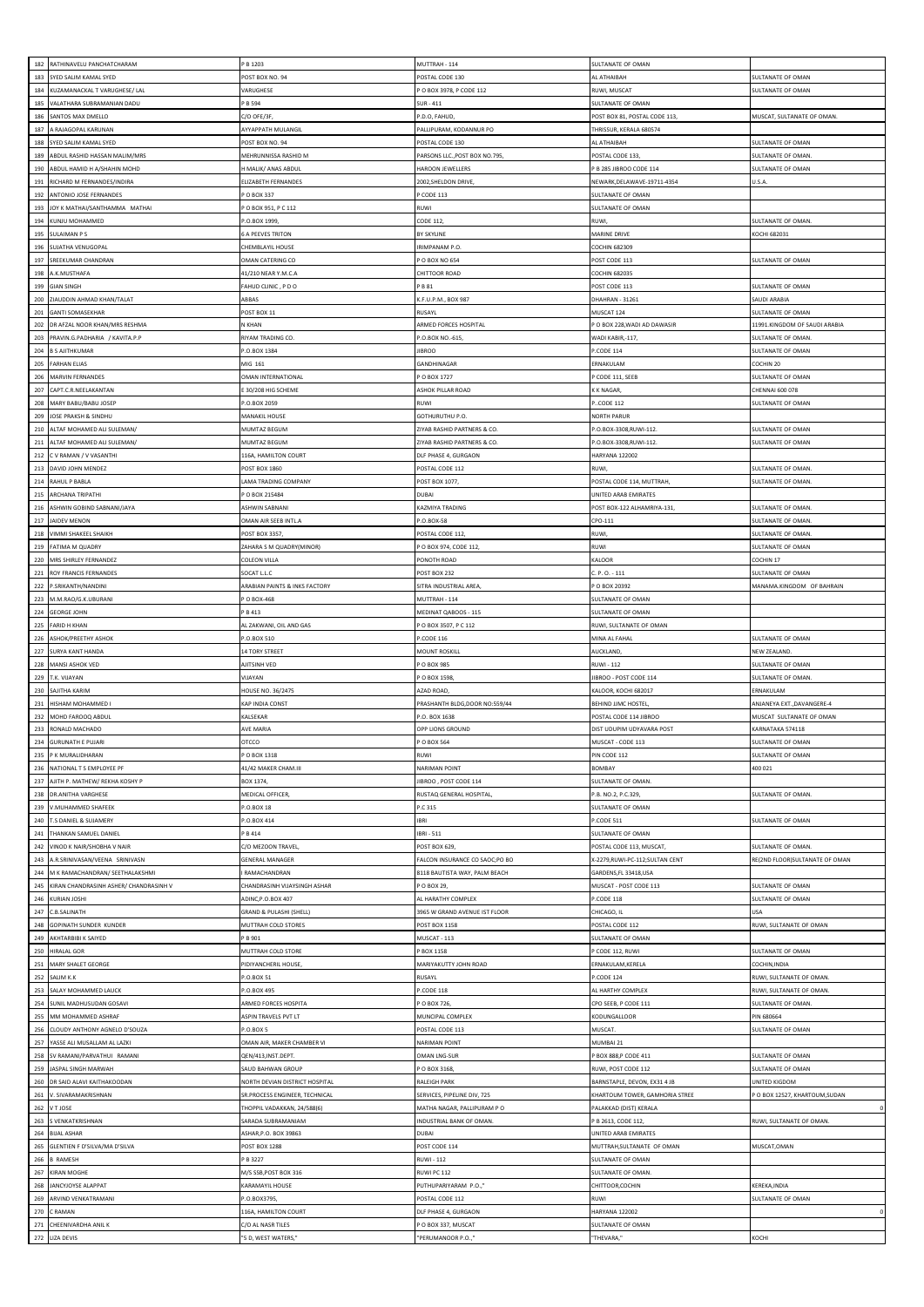| 273        | C SUNDARAMBAL                                                      | CHIDAMBARANATHAN ASHOK                                                       | 1/76 CHOCKANATHAN STREET                                            | THIRUNAGAR, MADURAI 625006                      |                         |
|------------|--------------------------------------------------------------------|------------------------------------------------------------------------------|---------------------------------------------------------------------|-------------------------------------------------|-------------------------|
| 274        | <b>VIJAY GURAV</b>                                                 | C/O ELECTROWATT ENGG                                                         | O BOX 29972                                                         | DUBAI,U A E                                     |                         |
| 275        | ABDUL HAFIZ MOHD RAZA                                              | C/O OMAN INTL BANK                                                           | MARMUL BRANCH,P O BOX 51054,                                        | MINA AL FAHAL, SULTANATE OF OMAN.               |                         |
| 276        | JET AIR PVT LTD EMPLOYEES FUND                                     | 41/42 MAKER CHAM.III                                                         | <b>VARIMAN POINT</b>                                                | <b>BOMBAY 400 02</b>                            |                         |
| 277        | KIRIT ADATIA                                                       | C/O R.B. KITHARY & C                                                         | <b>BOX 66</b>                                                       | MUSCAT CODE 113, SULTANATE OF OMAN              |                         |
| 278        | SURENDRA KARUNAKARA SHETTY                                         | NOVOTEL ENGINEERING                                                          | PO BOX 69, SEEB                                                     | POSTAL CODE 111, SULTANATE OF OMAN              |                         |
| 279<br>280 | ABDUL MAJEED<br>CONRAD PRABHU                                      | CHENGARAPPALLY HOUSE<br>OMAN DAILY OBSERVER                                  | MADAVANA, PANANGAD P O<br>POST BOX 3002 PC 112 RUWI                 | KOCHI 682506<br>SULTANATE OF OMAN               |                         |
| 281        | NISTHAR ALIYAR CHETIPARAMBIL                                       | NAJRA                                                                        | P.O.BOX 493                                                         | KINGDOM OF SAUDI ARABIA                         |                         |
| 282        | SANDIP PRABHAKAR DESHMUKH                                          | P O BOX 832, CODE 112                                                        | RUWI                                                                | SULTANATE OF OMAN,                              |                         |
| 283        | SHARATKUMAR MADHANA KARKERA                                        | MHD (COAT DIV)                                                               | <b>BOX 880</b>                                                      | SULTANATE OF OMAN                               |                         |
| 284        | KRISHNA PARAMESHWAR BHAT                                           | <b>CIB FINCON</b>                                                            | CITIBANK NA, PO BOX 749                                             | DUBAI, UAE                                      |                         |
| 285        | SAMUEL SAMS                                                        | C/O MRS.J SAMUEL                                                             | JNITED EXPORTS LTD                                                  | FORT COCHIN KERALA INDIA                        |                         |
| 286        | THEKKOOT KESAVAN NARAYANAN                                         | P B 373 SUR 411                                                              | SULTANATE OF OMAN                                                   |                                                 |                         |
| 287        | MURJI N VARSANI/KANT VARSANI                                       | POST BOX 491                                                                 | OSTAL CODE 112, RUWI                                                | SULTANATE OF OMAN                               |                         |
| 288        | MOHAMMED A RAZZAK/BI RAZZAK                                        | ARAB PETROLEUM INV                                                           | O BOX 448                                                           | DHAHRAN AIRPORT                                 |                         |
| 289        | VINODKUMAR TULSIDAS TRIVEDI                                        | ZUBAIR FURNITURE IND                                                         | -. 0. BOX-915,                                                      | MUSCAT-113,, SULTANATE OF OMAN.                 |                         |
| 290<br>291 | VILAS PRABHAKAR KARMALKAR/ ARATI<br>RADHAKRISHNAN VELAYUDHAN PALLA | 26 KAREN MILES CRESCENT MARKHAM<br>SOHAR INDUSTRIAL ESTATE                   | PO BOX 80 PC 327                                                    |                                                 |                         |
| 292        | JACOB SAMUEL                                                       | P.O.BOX 440                                                                  | ABU QABAS ENT P.CODE 114                                            | SULTANATE OF OMAN                               |                         |
| 293        | SONIA ANTONY BABU                                                  | BAHWAN TRAVEL AGENCIES PB                                                    | CODE 113                                                            |                                                 |                         |
| 294        | KUMAR HARGOVIND SHAH/ SONAL KUM                                    | LUQMAN CLINIC, P.O.BOX-2003,                                                 | RUWI                                                                | SULTANATE OF OMAN                               |                         |
| 295        | FRANCIS XAVIER GOMES/ ANN GOMES                                    | AL TURKI ENT                                                                 | P B 103 MUSCAT - 113,                                               | SULTANATE OF OMAN                               |                         |
| 296        | MOHAMMAD SHABBIR ANSARI/ ZOHRA                                     | <b>BRAFHA HOSPITAL</b>                                                       | <b>NORTH ZONE</b>                                                   |                                                 |                         |
| 297        | M G GEORGE                                                         | DESABHIMANAI ROAD                                                            | KALOOR,                                                             | KOCHI - 682017                                  | INDIA                   |
| 298        | BLAISE LIONEL JACOB PINTO                                          | POST BOX 612 PC 112                                                          | <b>SULTANATE OF OMAN</b>                                            |                                                 |                         |
| 299        | RAMANI SANNY NINAN                                                 | XL 267                                                                       | MANTHANATHU HOUSE                                                   | STADIUM CROSS ROAD                              |                         |
| 300        | SHANE ANTHONY ALEX/ AGGIE ALEX                                     | D 52 OUR HOME SOCEITY                                                        | AZAD NAGAR PO ANDHERI WEST                                          |                                                 |                         |
| 301        | HEM RAJ DOGRA                                                      | <b>PB 28</b>                                                                 | CODE 113                                                            | MUSCAT, SULTANATE OF OMAN                       |                         |
| 302        | HORMAZD JAL DOLASA                                                 | 391 MARMONT STREET                                                           | COQUITLAM, V3K4R9                                                   | SULTANATE OF OMAN                               |                         |
| 303<br>304 | VIJAYKUMAR BHAGWANDAS POPAT<br>ABDUL RAHUMAN KUNJU NAUSHAD         | OST BOX 345<br>P.O.BOX NO.531                                                | MUTTRAH-114<br>CODE 112                                             | RUWI                                            |                         |
| 305        | SHARAD CHAND SINGHVI/SANGEETA SINGHVI                              | P B 703, RUWI - 112                                                          | SULTANATE OF OMAN,                                                  |                                                 |                         |
| 306        | <b>GEORGE PAULOSE</b>                                              | ROYAL HOSPITAL                                                               | .O.BOX 1331ZIP CODE 111                                             | SULTANATE OF OMAN                               |                         |
| 307        | ANITA.T.KOTIAN/T.N. KOTIAN                                         | <b>BUDGET RENT A CAR</b>                                                     | POST BOX-889, POSTAL CODE 113                                       | SULTANATE OF OMAN                               |                         |
| 308        | SHEO KUMAR SHARMA/RADHA SHARMA                                     | SUR HOSPITAL                                                                 | O BOX 52                                                            | SULTANATE OF OMAN                               |                         |
| 309        | NEPOLIAN NEVIL MENEZES/ZITA R. D'SOUZA                             | HAIDER DARWISH P O BOX 69                                                    | C 113, MUSCAT                                                       | SULTANATE OF OMAN                               |                         |
| 310        | SRIKANTH SUNDARARAMAN                                              | AL RIMAH MEDICAL CENTRE LLC                                                  | PO BOX 2544 PC 112 RUWI                                             | SULTANATE OF OMAN                               |                         |
| 311        | V.RAJAGOPAL/MAYA RAJAGOPAL                                         | MIDEAST PORTFOLIO MANAGEMENT LTD                                             | MARG, OFF PARSI PANCHAYAT ROAD ANDHERI EAST                         | MAHARASHTRA, 400069                             |                         |
| 312        | LEESA JOSEPH                                                       | KALIYADEN HOUSE                                                              | UDAYAMPEROOR P.O.                                                   | COCHIN                                          |                         |
| 313        | <b>JOB KAVIYIL</b>                                                 | PENTAPOINT,                                                                  | <b>FATAPURAM SUKUMARAN ROAD</b>                                     | COCHIN 680 018                                  |                         |
| 314        | NEJUMA MOHAMMED RIYAS                                              | CEEVLLS COLLAGE                                                              | VARAKATHARA ROAD,COCHIN                                             | ERNAKULAM                                       |                         |
| 315<br>316 | LALIT SAM PHILIP<br>ANAND SRIVASTAVA                               | P.O.BOX 1620 P.C.112 RUWI<br>DEPT. OF PEDIATRICS, NIZWA HOSPITAL             | RUWI<br>O BOX 1222, POSTAL CODE 611                                 | SULTANATE OF OMAN<br>SULTANATE OF OMAN          |                         |
| 317        | ALEXANDER ANTHONY JAOQIUIM                                         | VANCOUVER BC V5K 2A5                                                         | 303-3423 EAST HASTINGS STREET                                       | BRITISH COLUMBIA, V5K 2A5, CANADA               |                         |
| 318        | BHASKARA DOMANNA SHETTY                                            | B 166 SUR - 411                                                              | SULTANATE OF OMAN                                                   |                                                 |                         |
| 319        | RAJAMANICKAM NEDUNCHEZIYAN                                         | GALFAR YIBAL- MED                                                            | O BOX 533 P CODE 113,                                               | SULTANATE OF OMAN                               |                         |
| 320        | SEEMA MANOJ LUTHRA                                                 | P.B. 168 CODE 124                                                            | RUSAYL                                                              | SULTANATE OF OMAN,                              |                         |
|            | KADIJA KADIJA                                                      | VALIYAVEETTIL                                                                | AYYAPPANKAVU                                                        | CHITTOOR ROAD, COCHIN                           |                         |
| 321        |                                                                    |                                                                              |                                                                     |                                                 |                         |
| 322        | AGOSTINHO LEORNARDO I BARRETTO                                     | HSE NO. 283 A, SADOLXEM                                                      | CANACOMA,, GOA - 403702                                             |                                                 |                         |
| 323        | PURATTIYIL RAGHAVAN NAIR VENUGOPAL                                 | O.BOX 889                                                                    | CODE 113                                                            | MUSCAT                                          |                         |
| 324        | JIJI JOHN                                                          | AL FUTTAIM AUTO & MACH.CO                                                    |                                                                     | P.O.BOX 5502,DUBAI                              |                         |
| 325        | <b>GEORGE PAULOSE</b>                                              | ROYAL HOSPITAL                                                               | .O.BOX 1331ZIP CODE 111                                             | SULTANATE OF OMAN                               |                         |
|            | 326 PANIKULAM ITTOOP JOY                                           | HAIFA CONSTRUCTION CO LLC                                                    | PO BOX 980 RUWI                                                     | SULTANATE OF OMAN                               |                         |
| 327        | INTL. CARGO CARRIERS                                               | 422, CREATIVE INDL. ESTATE                                                   | N. M. JOSHI MARG                                                    | <b>BOMBAY 400 011</b>                           |                         |
| 328        | DILIP SUBHAKARAN CHERADY/ DIMPLE DILIP                             | P.O.BOX 782 P.C 411 SUR RUWI                                                 | <b>SULTANATE OF OMAN</b>                                            |                                                 |                         |
| 329<br>330 | RONIE SARAH GEORGE<br>KAIPURA RAJAN                                | 821 WARWICK ROAD<br>CHERUITHURUTHY                                           | BALTIMORE, MD<br>KAIPURA HOUSE                                      | MARYLAND<br>THRISSUR                            | UNITED STATES<br>KERALA |
| 331        | HARENDRA SINGH NEGI/ LALITA NEGI                                   | KHIMJI RAMDAS, P B 19 POSTAL CODE 113                                        |                                                                     | MUSCAT 113, OMAN                                |                         |
| 332        | SIVARAM VENKITAJHALAM                                              | NATIONAL BANK OF OMAN P BOX.751, PC 112,                                     | P BOX.751, PC 112,                                                  |                                                 | SULTANATE OF OMAN       |
| 333        | RAVINDRAPRASAD RAJENDRA DIMRI                                      |                                                                              | DAR ES SALAAM                                                       | TANZANIA PO BOX 71449                           | TANZANIA                |
| 334        | <b>NARGIS ABIDI</b>                                                | AL-KHUWAIR, PCODE-133                                                        | P O BOX 873                                                         | SULTANATE OF OMAN                               |                         |
| 335        | MUNAVAR SHERIFF                                                    | MANAGER PROJECTS IBN KHALDUN ALMADAEN                                        | ENG.CONSULTANTS P.O.BOX 2187                                        | PC 112                                          | SULTANATE OF OMAN       |
| 336        | SHYLA JOHN                                                         | P.O.BOX 23207                                                                | DUBAI                                                               | UAE                                             |                         |
| 337        | ANDAR KESHAVA MALLYA                                               | P O BOX 307 AL HARTHY COMPLEX                                                | WILAYAT MUTTRAH CODE 118,                                           | SULTANATE OF OMAN                               |                         |
| 338<br>339 | VAZHAVELI VADAKETHIL JACOB<br>DR SHYAM KUMAR PARASHAR              | ELECTROMAN<br>MIDEAST PORTFOLIO MANAGEMENT LTD                               | -. O.BOX 82 P.CODE-111<br>402 4TH FLOOR APPOLO COMPLEX R K SINGH    | OMAN<br>MARG OFF PARSI PANCHAYAT ROAD ANDHERI E | MUMBAI 400 069          |
| 340        | HINA TUSHAR MEHTA/TUSHAR B MEHTA                                   | <b>IBNSINA PHARMACY</b>                                                      | P.O.BOX-682 , P.C 117, WADIKABIR                                    | SULTANATE OF OMAN                               |                         |
| 341        | GIRIJA/A.GOPINATHAN NAIR                                           | ACTG DEAN                                                                    | SALALAH NURSING INSTITUTE PB 2935 AREA 211                          | SULTANATE OF OMAN                               |                         |
| 342        | G.LAKHSMINARASIMHAN/VIDHYA L                                       | POSTAL CODE 112                                                              | P O BOX 1680, RUWI                                                  | SULTANATE OF OMAN                               |                         |
| 343        | DR CHERIAN KANJICAL NINAN                                          | CITY CLINIC                                                                  | PO BOX 275 PC 411 SUR                                               | SULTANATE OF OMAN                               |                         |
| 344        | VALIYAKATH MOHAMED MOHAMED BASHEER                                 | P.O.BOX 24863                                                                | SHARJAH, UAE                                                        |                                                 |                         |
| 345        | G K UBURANI/R G UBURANI                                            | 2 ABHISHEK COLONY                                                            | RACE COURSE, VADODARA 390003                                        | BARODA, GUJARAT 390003                          |                         |
| 346        | G K UBURANI/R G UBURANI                                            | 2 ABHISHEK COLONY                                                            | RACE COURSE, VADODARA 390003                                        | BARODA, GUJARAT 390003                          |                         |
| 347        | LOPA MIHEER CHINAI (M)                                             | TULSIANI CHAMBERS                                                            | SUITE 512 5TH FLOOR FREE PRESS MARG                                 | NARIMAN POINT, MUMBAI 400 021                   |                         |
| 348        | SALOMI PAREEK                                                      | -23, SOUTHCITY,                                                              | GURGAON - 122001 HARYANA                                            |                                                 |                         |
| 349<br>350 | VAHEED S SHEMNA/TALAT V S/                                         | P.BOX 95, P CODE 124,                                                        | RUSAYL, SULTANATE OF OMAN                                           |                                                 |                         |
| 351        | SAJAN THARTTAMVEEDU ABDULLAH<br>K J HAROON BASHA                   | PDO PB#81 PC 113<br>POST BOX NO 600                                          | TCT 322M MARMUL<br>ALKHOBAR                                         | SULTANATE OF OMAN<br>SAUDI ARABIA, 31952        |                         |
| 352        | P.V. VARGHESE/MRS. LEELAMMA                                        | OMAN REFRESHMENT CO                                                          | O BOX 1889 POSTAL CODE 211 SALALAH                                  | SULTANATE OF OMAN                               |                         |
| 353        | P.V. VARGHESE/MRS. LEELAMMA                                        | OMAN REFRESHMENT CO                                                          | O BOX 1889 POSTAL CODE 211 SALALAH                                  | SULTANATE OF OMAN                               |                         |
| 354        | MALYALA SAMBASIVA RAO/ GEETA                                       | APT #1105, TORONTO                                                           | ONTARIO, M3A3A4                                                     | CANADA                                          |                         |
| 355        | D'SOUZA NALEEN VITUS ANTONY                                        | REEM BATTERIES POST BOX 3 POSTAL CODE 124                                    | RUSAYL INDL.AREA                                                    | SULTANATE OF OMAN                               |                         |
| 356        | JAYAPRAKASH MENON                                                  | SUHAIL SAUD BAHWAN                                                           | PO BOX 169 MUSCAT 113                                               | SULTANATE OF OMAN                               |                         |
| 357        | SREEDHAR B VEMULA/ SUVARNA                                         | OMAN UNITED INSURANCE CO                                                     | PO BOX 89 PC 512                                                    | SULTANATE OF OMAN                               |                         |
| 358        | SREEDHAR B VEMULA/ SUVARNA                                         | OMAN UNITED INSURANCE CO                                                     | PO BOX 89 PC 512                                                    | SULTANATE OF OMAN                               |                         |
|            | 359 MOHAMMED ASFAK MOHTISHAM                                       | 3830 UNIVERSITY BULLWARD                                                     | APT.30, JACKSONVILLE, FLORIDA,                                      | ZIP CODE 32216, USA                             |                         |
|            | 360 MOHAMMED ASFAK MOHTISHAM                                       | 3830 UNIVERSITY BULLWARD                                                     | APT.30, JACKSONVILLE, FLORIDA,                                      | ZIP CODE 32216, USA                             |                         |
| 362        | 361 CHENGAIKATTU GOPALAN KUTTY<br>V.E.SIRAJ                        | NATIONAL BANK OF ABUDHABI<br>S/O ESMAIL, 556, VALIYAVEETTIL AISHUKUTTY VILLA | POST BOX 303, PC 113, MUSCAT<br>AYYAPPANKAVU, ROAD, ERNAKULAM NORTH | SULTANATE OF OMAN<br><b>COCHIN 682018</b>       |                         |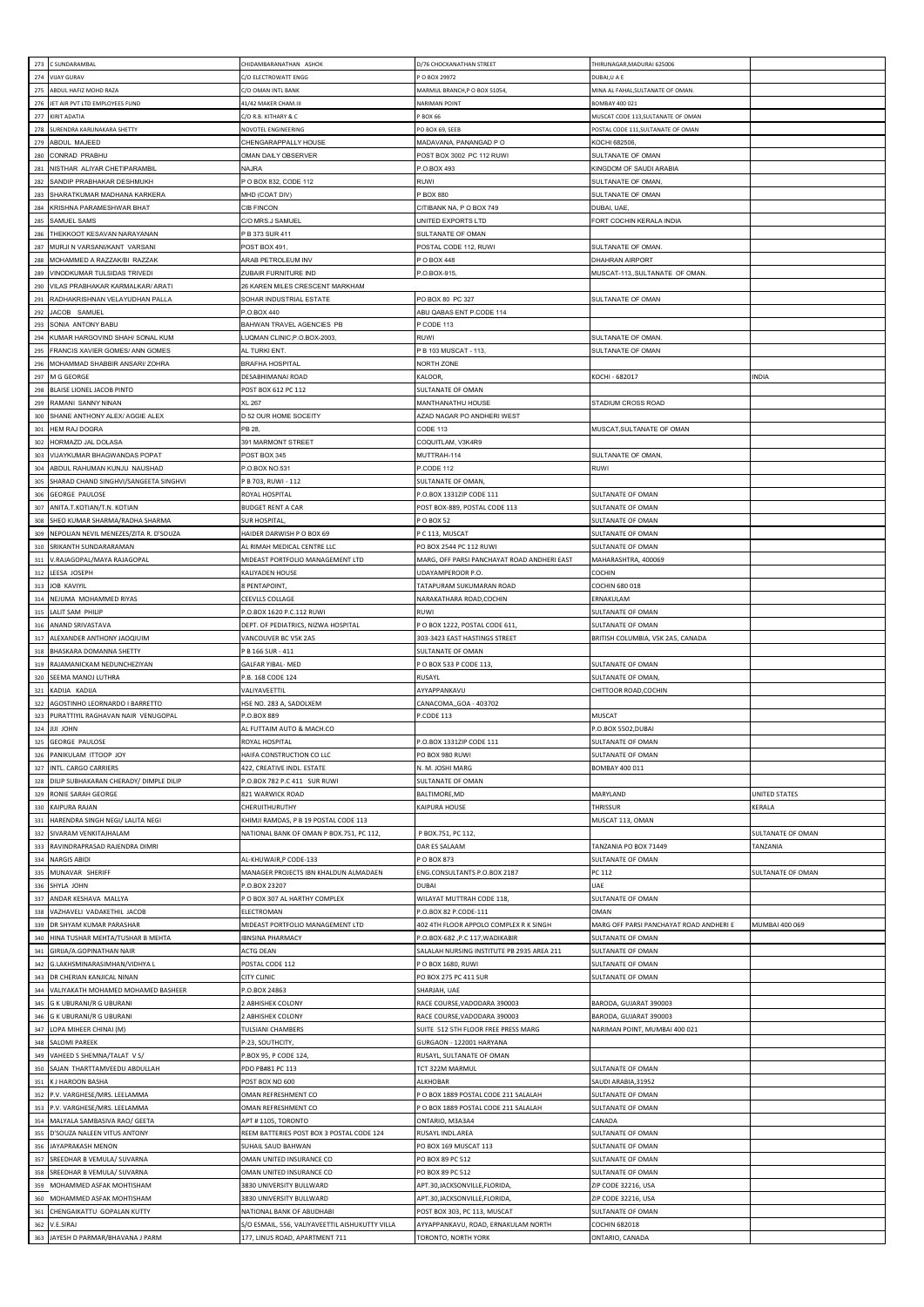| 364        | SHETH PRADIP AMRUTALAL/ SHETH                                          | C/O L T VED & CO, PO BOX 1556 PC 211                         | SULTANATE OF OMAN                                                                 |                                                    |                                                                  |
|------------|------------------------------------------------------------------------|--------------------------------------------------------------|-----------------------------------------------------------------------------------|----------------------------------------------------|------------------------------------------------------------------|
|            | IMAM MOHMED RAFIQ IBRAHIM/MOHAMAD I A<br>365 HAKIM/MUSHTAK A IMAM      | 263, EAST 8TH STREET, BRITISH COLUMBIA,                      | /7L 1Y9, NORTH VANCOUVER                                                          | <b>CANADA</b>                                      |                                                                  |
| 366        | SANTOSH TEKU RELWANI                                                   | GRANHERNE & CO POST BOX NO. 1597                             | POSTAL CODE 112, RUWI                                                             | SULTANATE OF OMAN                                  |                                                                  |
| 367        | SANTOSH TEKU RELWANI                                                   | GRANHERNE & CO POST BOX NO. 1597                             | POSTAL CODE 112, RUWI                                                             | SULTANATE OF OMAN                                  |                                                                  |
|            |                                                                        | LOT 4600, SPG 4, JLN PANDAN 5, OFF JLN, MAULANA, PO          |                                                                                   |                                                    |                                                                  |
| 368<br>369 | CHHAYA KANTILAL DUMASWALA/ MUKESH NAVNITBHAI MODY<br>ABDULLA NADUKANDY | BOX 1488 KAUALA<br>HOBRA CLINIC                              | BELAIT KA 1131, NEGARA BRUNEI DARUSSALAM<br>POBOX NO 807, RUWI                    | NEGARA, INDONESIA<br><b>SULTANATE OF OMAN</b>      |                                                                  |
| 370        | PRAVIN KUMAR SHAMJI KHATRI/ SAILESH S KHATRI                           | PO BOX NO 88 PC 113                                          | MUSCAT                                                                            | SULTANATE OF OMAN                                  |                                                                  |
| 371        | PRAVIN KUMAR SHAMJI KHATRI/ SAILESH S KHATRI                           | PO BOX NO 88 PC 113                                          | MUSCAT                                                                            | SULTANATE OF OMAN                                  |                                                                  |
| 372        | SURESH L RAMCHANDANI/SUSHILA                                           | PO BOX 2444                                                  | RUWI - 112                                                                        | SULTANATE OF OMAN,                                 |                                                                  |
| 373        | BRYAN M. D'SA/ SHARON DSA                                              | AL HABTOOR MOTORS CO                                         | POST BOX 696 RAS AL KHAIMAH                                                       | UNITED ARAB EMIRATES                               |                                                                  |
| 374        | SANJAYKUMAR J ASHER / SADHANA                                          | PB 901CODE 117                                               | WADIKABIR                                                                         | SULTANATE OF OMAN,                                 |                                                                  |
| 375        | P.K.CHANDRASEKHARAN PILLAI                                             | OMAN CATERING                                                | P.O.BOX 654,"P.CODE.113, MUSCAT,"                                                 | SULTANATE OF OMAN,                                 |                                                                  |
| 376<br>377 | P.K.CHANDRASEKHARAN PILLAI                                             | OMAN CATERING                                                | P.O.BOX 654, "P.CODE.113, MUSCAT,"<br>A.F.H. HOSPITAL POST BOX 726, AREA CODE 111 | SULTANATE OF OMAN,                                 |                                                                  |
| 378        | AHMED MUSHTAQUE<br>ERIC PETER CARVALHO                                 | MINISTRY OF DEFENCE<br>LACHAPPLLE EVERSHINE NAGAR,           | C/O AVRIL MARTIS 403B                                                             | MUSCAT, SULTANATE OF OMAN<br>MALAD WEST            | MALAD WEST, MUMBAI 400 064                                       |
| 379        | ABDUL SATTAR IBRAHIM TANWAR                                            | P O BOX 1993                                                 | POST CODE 114, MUTTRAH                                                            | MUSCAT, SULTANATE OF OMAN                          |                                                                  |
| 380        | SARVAIYA HARDEVSINH KASALSINH                                          | OMO/ 141 M-MARMUL                                            | P D O POST BOX 81CODE 113                                                         | MUSCAT, SULTANATE OF OMAN                          |                                                                  |
| 381        | CHANDRAKANT T JADHAV/SANTOSH                                           | C/0 1/29 PATEL BLDG                                          | G K ROAD WORLI                                                                    | MUMBAI 400 018                                     |                                                                  |
| 382        | SOURABH H BORA                                                         | 61 GAYA BUILDING 4TH FLOOR                                   | YUSUF MEHERALI ROAD, MASJID BUNDER                                                | MUMBAI 400 003                                     |                                                                  |
| 383        | CHACKO MANI MALIPARAMBIL                                               | MIDEAST PORTFOLIO MANAGEMENT LTD                             | MARG, OFF PARSI PANCHAYAT ROAD ANDHERI EAST                                       | MAHARASHTRA, 400069                                |                                                                  |
| 384<br>385 | CHACKO MANI MALIPARAMBIL<br>ASHOK K GOYAL/ANURADHA GOYAL               | MIDEAST PORTFOLIO MANAGEMENT LTD<br>803/804, VICTORIA CL     | <b>MARG, OFF PARSI PANCHAYAT ROAD ANDHERI EAST</b><br>OFF P.K.ROAD                | MAHARASHTRA, 400069<br>MULUND WEST, MUMBAI 400 080 |                                                                  |
| 386        | HARSHAD PRABHUDAS SHAH                                                 | P O BOX 3692                                                 | P.CODE 112                                                                        | MUSCAT, SULTANATE OF OMAN                          |                                                                  |
| 387        | JOSEPH COLACO                                                          | JOHNSON & JOHNSON                                            | O BOX 54256 DUBAI AIRPORT FREE ZONE                                               | DUBAI, UAE                                         |                                                                  |
| 388        | KALE VIDYADHAR SHRIPAD                                                 | I, ARCHANA - A, CHETANA NAGAR                                | AURANGABAD, MAHARASHTRA 431005                                                    |                                                    |                                                                  |
| 389        | HINDURAO RAMCHANDRA KOTKAR                                             | 15 PRIYATAMA RAVINDRA NAGAR                                  | KUPWAD ROAD MIRAJ                                                                 | MAHARASHTRA 416410                                 |                                                                  |
| 390        | PAPPALIL ULAHANNAN JACOB                                               | <b>GALFAR ENGG &amp; CONTRACTING</b>                         | P.O.BOX 533, P.CODE 113                                                           | MUSCAT, SULTANATE OF OMAN                          |                                                                  |
| 391<br>392 | JET AIR GROUP OF COMPANIES EMPLOYEES UNION INDIA                       | HOUSE NO 48 2005 D CHAITHANYA                                | COCHIN, KERALA 682026                                                             |                                                    |                                                                  |
| 393        | CHUNAYAMAKKEEL ABRAHAM BABU<br>MEETA PAREEK                            | <b>IBRA NURSING INSTITUTE</b><br>PO BOX 141, PIN CODE 315    | P.O.BOX NO 3 IBRA<br>SUWAIQ, SULTANATE OF OMAN                                    | RUWI, SULTANATE OF OMAN                            |                                                                  |
| 394        | MATANI K.K.BHIMJI/LEENA MATANI                                         | PO BOX 258, WADI KABIR - CODE 117                            | SULTANATE OF OMAN                                                                 |                                                    |                                                                  |
| 395        | SYED ZAKIR TAYAB ALI                                                   | AL MADAD TRDG. ENG. & CONT LLC                               | PO BOX 1801 PC 111 CPO SEEB                                                       | SULTANATE OF OMAN.                                 |                                                                  |
| 396        | <b>BOBY PETER KATTIKATT AUGUSTIN</b>                                   | FORD PARTS BAHWAN AUTOMOTIVE CENTRE                          | RUWI 112, SULTANATE OF OMAN                                                       |                                                    |                                                                  |
| 397        | BHAGWANJI CHHOTALAL TANNA                                              | PO BOX 384 P CODE 318 RUSTAQ,                                | SULTANATE OF OMAN                                                                 |                                                    |                                                                  |
| 398<br>399 | JAYA DHARMASHI MURARJEE<br>JAYA DHARMASHI MURARJEE                     | 13 KAILASH KUTIR, 199 WADALA<br>13 KAILASH KUTIR, 199 WADALA | MAHARASHTRA, MUMBAI 400031<br>MAHARASHTRA, MUMBAI 400031                          |                                                    |                                                                  |
| 400        | ULLANAT RAMACHANDRAN                                                   | POST BOX 11886, RUWAIS, ABUDHABI                             | UNITED ARAB EMIRATES                                                              |                                                    |                                                                  |
| 401        | SRINIVAS RAJGOPAL/ MRS RITA S.                                         | M/S GOLDEN SANDS TRADING CO LLC                              | POST BOX 26820; LEVEL-35                                                          | CITADEL TOWER, BUSINESS DAY                        | <b>DUBAI UAE</b>                                                 |
| 402        | JAPEEN RAMKRISHNA SHAH/SHILPA                                          | OMAN AVIATION, P.O.BOX 34                                    | CODE 111, SEEB AIRPORT,                                                           | MUSCAT, SULTANATE OF OMAN                          |                                                                  |
| 403        | MARY JACOB                                                             | MAM .HOSPITAL ,P.O.BOX.720,                                  | P.C.111.C.P.O SEEB. S. OF OMAN                                                    |                                                    |                                                                  |
| 404<br>405 | HAMCO MINING & SMELTING LTD                                            | RESHAM BHAVAN,                                               | <del>л</del> 7ТЊ <del>Л</del> ,ООR,                                               | 78, VEER NARIMON RD.                               | CHURCHGATE, MUMBAI 400 020.                                      |
| 406        | HINDUSTAN ALLOYS MFG<br>HAMCO REFUND                                   | RESHAM BHAVAN,<br>RESHAM BHAVAN,                             | <b>7TH FLOOR</b><br><b>7TH FLOOR</b>                                              | 78, VEER NARIMON RD.<br>78, VEER NARIMON RD.       | CHURCHGATE, MUMBAI 400 020.<br><b>CHURCHGATE, MUMBAI 400 020</b> |
| 407        | HAMCO REFUND A/C                                                       | RESHAM BHAVAN,                                               | 7TH FLOOR                                                                         | 78, VEER NARIMON RD.                               | CHURCHGATE, MUMBAI 400 020.                                      |
| 408        | SHAW WALLACE ELECTRONICS LTD                                           | <b>BANK OF BARODA BUILD</b>                                  | 3, WALCHAN HIRACHAND MARG                                                         | MUMBAI-400038                                      | FAX 2613805                                                      |
|            | CAUVERY ELEC (UNPAID REFUND OF DIVDEND                                 | BANK OF BARODA BUILD                                         | , WALCHAN HIRACHAND MARG                                                          | MUMBAI-400038                                      | AX 2613805                                                       |
| 409        |                                                                        |                                                              |                                                                                   |                                                    |                                                                  |
| 410        | AUTOPLAST                                                              | 45 MITTAL COURT                                              | -WING                                                                             | NARIMAN POINT                                      | BOMBAY 400 021                                                   |
| 411        | <b>BRAMAPUTRA ELECTRONICS</b>                                          | SUKH SAGAR                                                   | N S PATKAR MARG                                                                   | <b>SOMBAY</b>                                      | 400 007                                                          |
| 412<br>413 | MANSAROVAR ELECTRONICS PV.LTD.<br>NEC ENGINEERS PRIVATE LIMITED        | SUKH SAGAR<br>75-76 NEHRU PLACE                              | N S PATKAR MARG<br><b>MANISHA BLDG., 4TH FLOOR</b>                                | BOMBAY<br>NEW DELHI                                | 400 007<br>110 019                                               |
| 414        | CRESCENT EXPORTS LIMITED                                               | 13 MITTAL CHAMBERS                                           | <b>ARIMAN POINT</b>                                                               | <b>BOMBAY</b>                                      | 400 021                                                          |
| 415        | SABARA PROPERTIES PVT. LTD.                                            | <b>HOMJI STREET</b>                                          | RAHIMTOOLA HOUSE                                                                  | FORT, BOMBAY                                       | 400 001                                                          |
|            | 416 SUMEX CHEMILCALS LTD.                                              | Not available                                                | Not available                                                                     | Not available                                      | Not available                                                    |
| 417<br>418 | H.H SAYYID MAJID BIN TAIMUR AL<br>: AKMANS CREATIONS                   | C/O THE CONSULATE OF                                         | THE SULTANATE OF OMAN, 112<br>195 NARIMAN POINT                                   | MAKER CHAMBERS IV, N.P.<br>BOMBAY                  | BOMBAY 400 021                                                   |
| 419        | BIRLA SALT & CHEMICALS LTD.                                            | 107/108 ARCADIA<br>P O KHIJADIA                              | VIA DHUNVAN                                                                       | DIST JAMNAGAR 361120                               | 100 021<br>SUJARAT                                               |
| 420        | AVANTI DEVELOPMENT CO.LTD.                                             | KILLICK NIXON COMP.                                          | SAKI VIHAR ROAD,                                                                  | PO BOX 18070, ANDHERI(EAST)                        | BOMBAY 400 072.                                                  |
| 421        | SUBAHU INVESTMENTS P.LTD.                                              | RAHIMTOOLA HOUSE                                             | 3RD FLOOR,7 HOMJI STREET,                                                         | <b>FORT BOMBAY</b>                                 | 400 001                                                          |
| 422        | KHALAPUR MANUFACTURERS ASSOCIA                                         | 812/813 TULSIANI CHAMBERS                                    | 212 NARIMAN POINT                                                                 | BOMBAY 400 021                                     |                                                                  |
| 423<br>424 | WESTERN PAQUES LTD<br>MR ABDULLAH MOHAMMED AL SOBAYE                   | 18 PANCHSHEEL PARK<br>102, MAKER TOWERS F                    | NEW DELHI<br>10TH FLOOR                                                           | 110017<br>CUFFE PARADE                             | BOMBAY 400 005                                                   |
| 425        | GANESH ANHYDRIDE LIMITED                                               | 191-H, DR VEIGAS STREET                                      | BOMBAY                                                                            | 400 002                                            |                                                                  |
| 426        | GODAVARIL SYNTHETICS PVT LTD                                           | BLOCK NO 104-'G'                                             | KIM CHARRASTA STATION ROAD                                                        | VILLAGE PARCD                                      | TAL MANGRCP, DIST SURAT                                          |
| 427        | KAVERI SYNTHETICS PVT LTD                                              | 104,F-PALCD NR.KIM                                           | CHARRASIA STATION ROAD                                                            | KIM-TAL MANGROL                                    | DIST.SURAT                                                       |
| 428        | M/S OCEAN TRADE SHIPPING AGENC                                         | 1106,EMBASSY CENTRE                                          | 11TH FLOOR, NARIMAN POINT                                                         | BOMBAY 400 021                                     |                                                                  |
| 429        | SONA PETROLEUM PRODUCTS                                                | 30,TAWA LANE                                                 | ABDUL REHMAN STREET                                                               | BOMBAY 400 003                                     |                                                                  |
| 430<br>431 | HILL MARITIME(I) PVT LTD.<br>ALTOS INDIA LIMITED                       | 201, JANMABHOOMI<br>B-312, OKHLA INDUS.                      | CHAMBERS<br>AREA, PHASE-I                                                         | 29 WALCHAND HIRACHAND MARG<br>NEW DELHI            | BOMBAY 400 038<br>110 020                                        |
| 432        | ALLURE COSMETICS PVT.LTD.                                              | 119, JOLLY MAKER                                             | CHAMBERS-2,                                                                       | NARIMAN POINT                                      | BOMBAY 400 021                                                   |
| 433        | WESTERN INDIA SUGAR &CHEM.                                             | 205/206.                                                     | MAKER CHAMBER V,                                                                  | 221, NARIMAN POINT,                                | BOMBAY-400 021                                                   |
| 434        | SURESH L RAMCHANDANI/SUSHILA                                           | PO BOX 2444                                                  | RUWI - 112                                                                        | ULTANATE OF OMAN                                   |                                                                  |
| 435<br>436 | IBRA FILAMENTS LIMITED.                                                | 329/31, BADAMWADI                                            | (ALBADEVI ROAD,<br><b>KALBADEVI ROAD</b>                                          | BOMBAY-400 002                                     |                                                                  |
| 437        | LIBRA FILAMENTS LIMITED<br>NARIMAN POINT CHEM IND. (REF)               | 329/31, BADAMWADI<br>12-A, GEN J. BHOSLE MARG,               | NARIMAN POINT,                                                                    | BOMBAY-400 002<br>BOMBAY-400 021.                  |                                                                  |
| 438        | JOLLY TEA (INDIA) REF. A/C                                             | 15. KONARK                                                   | WATER TANK ROAD,                                                                  | KARELI BAUG,                                       | VADODARA-390 005.                                                |
| 439        | ASY CALL COMM. PVT.LTD.                                                | LB/5, ANSAL BHAVAN                                           | 16, KASTURBA GANDHI MARG,                                                         | NEW DELHI-110 001                                  |                                                                  |
| 440        | TELESISTEM (INDIA) PVT.LTD.                                            | 44-B NARIMAN BHAVAN                                          | NARIMAN POINT,                                                                    | BOMBAY-400 021.                                    |                                                                  |
| 441        | NAKODA TEXT. LTD. REF A/C                                              | 738, AJANTA SHOP CENT                                        | 7TH FLOOR, RING ROAD,                                                             | SURAT.                                             |                                                                  |
| 442<br>443 | RAMA PHOSPHATES LTD<br><b>EGL RIGHTS FCD</b>                           | 812, RAHEJA CHAMBERS<br>ESSAR GUJARAT LTD                    | <b>NARIMAN POINT</b><br>13 TH FLOOR                                               | BOMBAY - 400 021<br>MAKER CHAMBER 4                | NARIMAN POINT BOMBAY 400 021                                     |
| 444        | CHINAI INVESTMENT & CREDIT COR                                         | 512, TULSIANI CHAMBER                                        | FREE PRESS JOURNAL ROAD                                                           | NARIMAN POINT                                      | BOMBAY 400 021.                                                  |
| 445        | OCEAN CONSOLIDATED INCORPORATE                                         | P O BOX 6187                                                 | <b>SHARJAH</b>                                                                    | UAE                                                |                                                                  |
| 446        | BALAJI HOTELS & ENT LTD                                                | NO.72 MITTAL CHAMBER                                         | NARIMAN POINT                                                                     | BOMBAY 400 021                                     |                                                                  |
| 447<br>448 | SABARA INDUSTRIAL SERVICES PVT                                         | LTD. RAHIMTOOLA HO                                           | 6TH FLOOR, 7 HOMJI STREET,                                                        | FORT, BOMBAY-400 001.                              |                                                                  |
| 449        | INDAGE INVESTMENTS P LTD<br>KIRTILAL MANILAL MEHTA FAMILY              | <b>INDAGE HOUSE</b><br>CHARITABLE TRUST                      | 82 DR. A.B.ROAD<br>147, ATLANTA , NARIMAN POINT                                   | WORLI<br>BOMBAY 400021                             | BOMBAY                                                           |
| 450        | DELONIX INVESTMENTS LTD                                                | C/O,GLOBAL EMERGING                                          | 8517, SECTOR" C" POCKET-8                                                         | /ASANT KUNJ, NEW DELHI-110 070                     |                                                                  |
| 451        | VAN LYNN EXPORTS LTD                                                   | 11-B TRISHNA GILBERT                                         | ANDHERI (W) BOMBAY 58                                                             |                                                    |                                                                  |
| 452<br>453 | CREDENTIAL FINANCE LTD<br>SALSTAR FOODS & BEV P LTD                    | <b>618 MAKER CHAMBERS V</b><br>A/P KONDHAVALE VILLA          | N POINT<br>TAL. MULSHI,                                                           | BOMBAY 21<br>DIST. PUNE                            | 412 108                                                          |